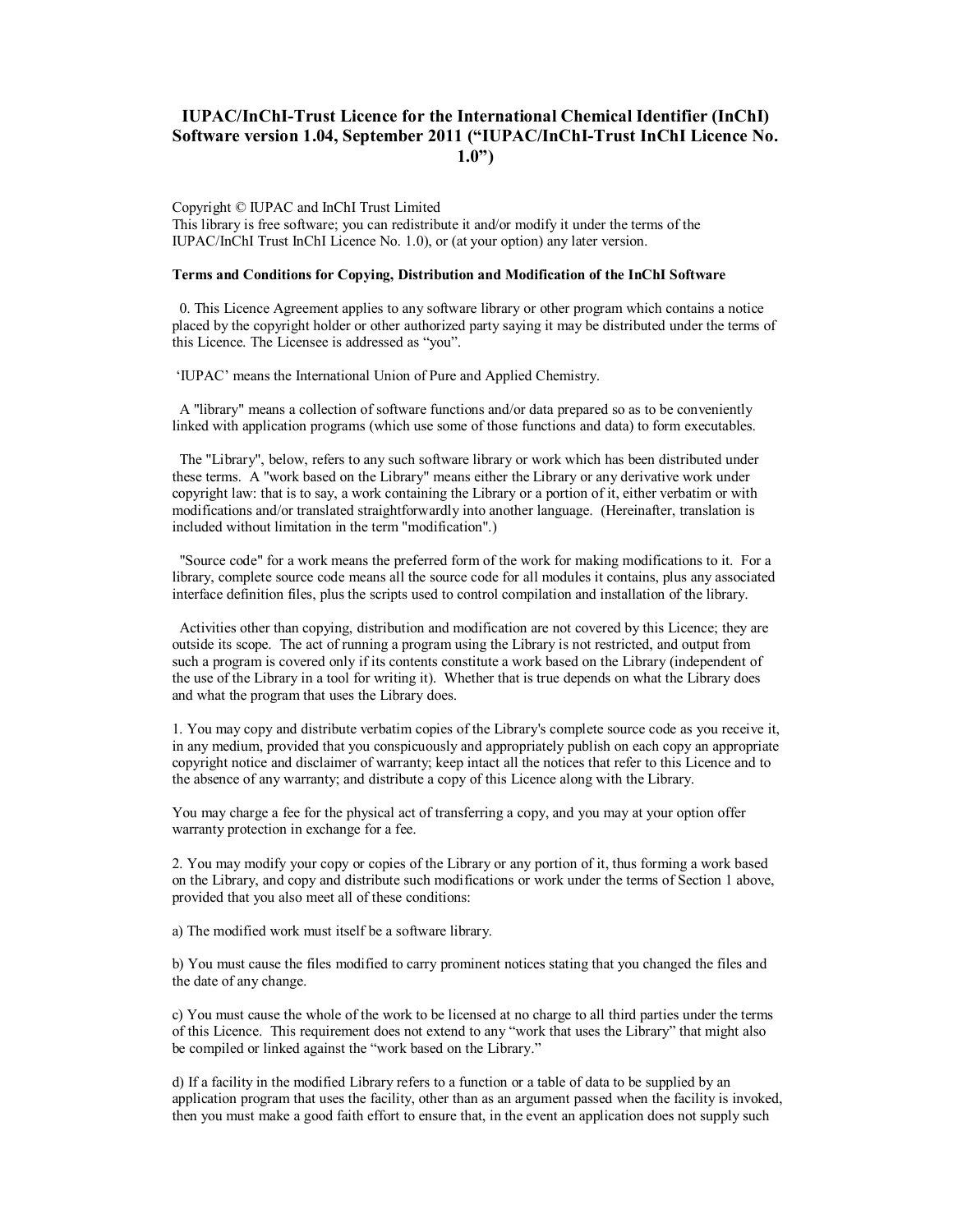function or table, the facility still operates, and performs whatever part of its purpose remains meaningful.

(For example, a function in a library to compute square roots has a purpose that is entirely well-defined independent of the application. Therefore, Subsection 2d requires that any application-supplied function or table used by this function must be optional: if the application does not supply it, the square root function must still compute square roots.)

These requirements apply to the modified work as a whole. If identifiable sections of that work are not derived from the Library, and can be reasonably considered independent and separate works in themselves, then this Licence, and its terms, do not apply to those sections when you distribute them as separate works. But when you distribute the same sections as part of a whole which is a work based on the Library, the distribution of the whole must be on the terms of this Licence, whose permissions for other Licensees extend to the entire whole, and thus to each and every part regardless of who wrote it.

Thus, it is not the intent of this section to claim rights or contest your rights to work written entirely by you; rather, the intent is to exercise the right to control the distribution of derivative or collective works based on the Library.

In addition, mere aggregation of another work not based on the Library with the Library (or with a work based on the Library) on a volume of a storage or distribution medium does not bring the other work under the scope of this Licence.

3. You may opt to apply the terms of the ordinary GNU General Public Licence instead of this Licence to a given copy of the Library. To do this, you must alter all the notices that refer to this Licence, so that they refer to the ordinary GNU General Public Licence, version 2, instead of to this Licence. (If a newer version than version 2 of the ordinary GNU General Public Licence has appeared, then you can specify that version instead if you wish.) Do not make any other change in these notices.

Once this change is made in a given copy, it is irreversible for that copy, so the ordinary GNU General Public Licence applies to all subsequent copies and derivative works made from that copy.

This option is useful when you wish to copy part of the code of the Library into a program that is not a library.

4. You may copy and distribute the Library (or a portion or derivative of it, under Section 2) in object code or executable form under the terms of Sections 1 and 2 above provided that you accompany it with the complete corresponding machine-readable source code, which must be distributed under the terms of Sections 1 and 2 above on a medium customarily used for software interchange.

If distribution of object code is made by offering access to copy from a designated place, then offering equivalent access to copy the source code from the same place satisfies the requirement to distribute the source code, even though third parties are not compelled to copy the source along with the object code.

5. A program that contains no derivative of any portion of the Library, but is designed to work with the Library by being compiled or linked with it, is called a "work that uses the Library". Such a work, in isolation, is not a derivative work of the Library, and therefore falls outside the scope of this Licence.

6. You may combine or link a "work that uses the Library" with the Library to produce a work containing portions of the Library, and distribute that work under terms of your choice.

You must give prominent notice with each copy of the work that the Library is used in it and that the Library and its use are covered by this Licence. You must supply a copy of this Licence. If the work during execution displays copyright notices, you must include the copyright notice for the Library among them, as well as a reference directing the user to the copy of this Licence. Also, you must do one of these things: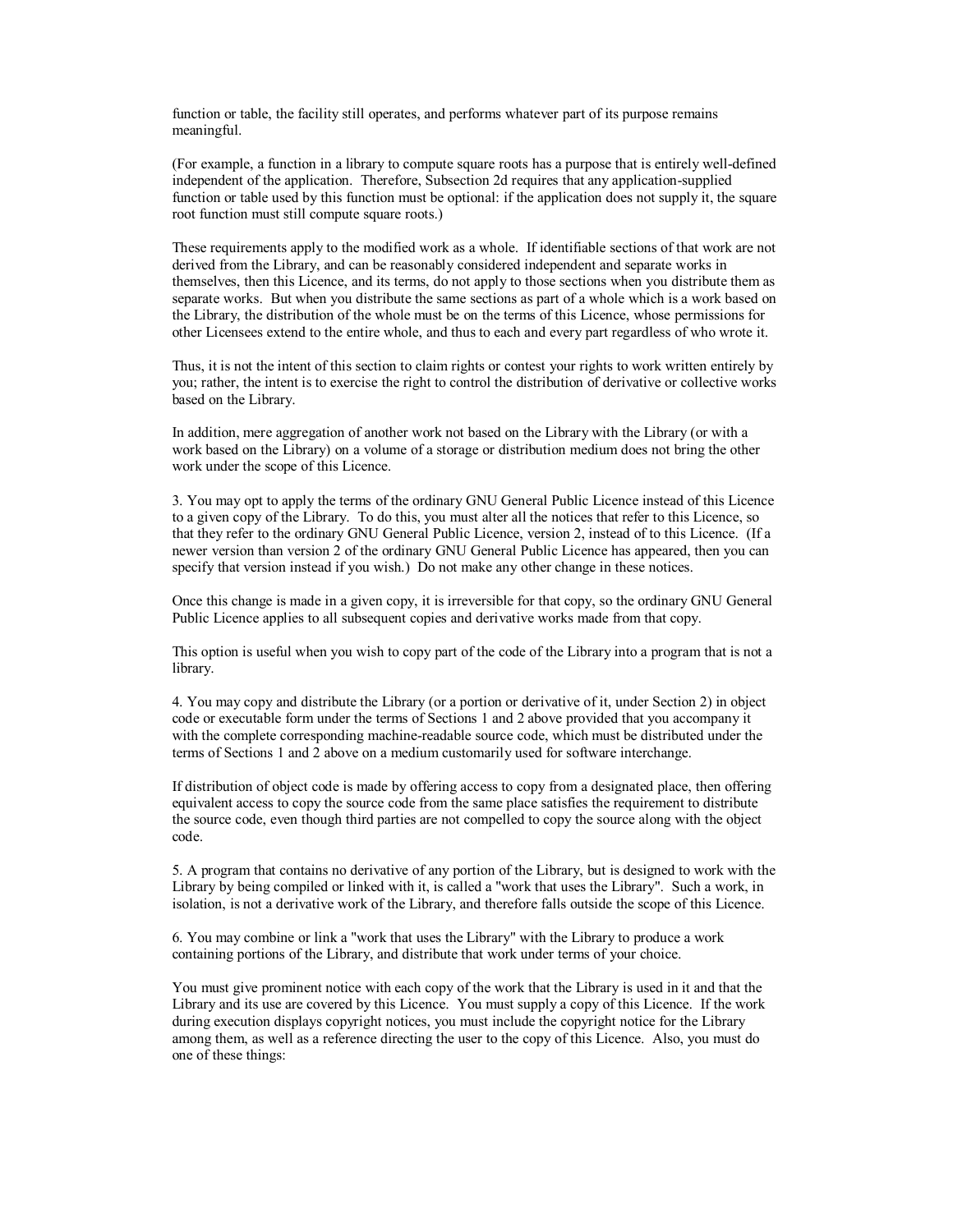a) Accompany the work with the complete corresponding machine-readable source code for the Library including whatever changes to the Library were used in the work (which must be distributed under Sections 1 and 2 above).

b) Use a suitable shared library mechanism for linking with the Library. A suitable mechanism is one that (1) uses at run time a copy of the library already present on the user's computer system, rather than copying library functions into the executable, and (2) will operate properly with a modified version of the library, if the user installs one, as long as the modified version is interface-compatible with the version that the work was made with.

c) Accompany the work with a written offer, valid for at least three years, to give the same user the materials specified in Subsection 6a, above, for a charge no more than the cost of performing this distribution.

d) If distribution of the work is made by offering access to copy from a designated place, offer equivalent access to copy the above specified materials from the same place.

e) Verify that the user has already received a copy of these materials or that you have already sent this user a copy.

7. You may place library facilities that are a work based on the Library side-by-side in a single library together with other library facilities not covered by this Licence, and distribute such a combined library, provided that the separate distribution of the work based on the Library and of the other library facilities is otherwise permitted, and provided that you do these two things:

a) Accompany the combined library with a copy of the same work based on the Library, uncombined with any other library facilities. This must be distributed under the terms of the Sections above.

b) Give prominent notice with the combined library of the fact that part of it is a work based on the Library, and explaining where to find the accompanying uncombined form of the same work.

8. You may not copy, modify, sublicense, link with, or distribute the Library except as expressly provided under this Licence. Any attempt otherwise to copy, modify, sublicense, link with, or distribute the Library is void, and will automatically terminate your rights under this Licence. However, parties who have received copies, or rights, from you under this Licence will not have their Licences terminated so long as such parties remain in full compliance.

9. You are not required to accept this Licence, since you have not signed it. However, nothing else grants you permission to modify or distribute the Library or its derivative works. These actions are prohibited by law if you do not accept this Licence. Therefore, by modifying or distributing the Library (or any work based on the Library), you indicate your acceptance of this Licence to do so, and all its terms and conditions for copying, distributing or modifying the Library or works based on it.

10. Each time you redistribute the Library (or any work based on the Library), the recipient automatically receives a Licence from the original licensor to copy, distribute, link with or modify the Library subject to these terms and conditions. You may not impose any further restrictions on the recipients' exercise of the rights granted herein. You are not responsible for enforcing compliance by third parties with this Licence.

11. If, as a consequence of a court judgment or allegation of patent infringement or for any other reason (not limited to patent issues), conditions are imposed on you (whether by court order, agreement or otherwise) that contradict the conditions of this Licence, they do not excuse you from the conditions of this Licence. If you cannot distribute so as to satisfy simultaneously your obligations under this Licence and any other pertinent obligations, then as a consequence you may not distribute the Library at all. For example, if a patent Licence would not permit royalty-free redistribution of the Library by all those who receive copies directly or indirectly through you, then the only way you could satisfy both it and this Licence would be to refrain entirely from distribution of the Library.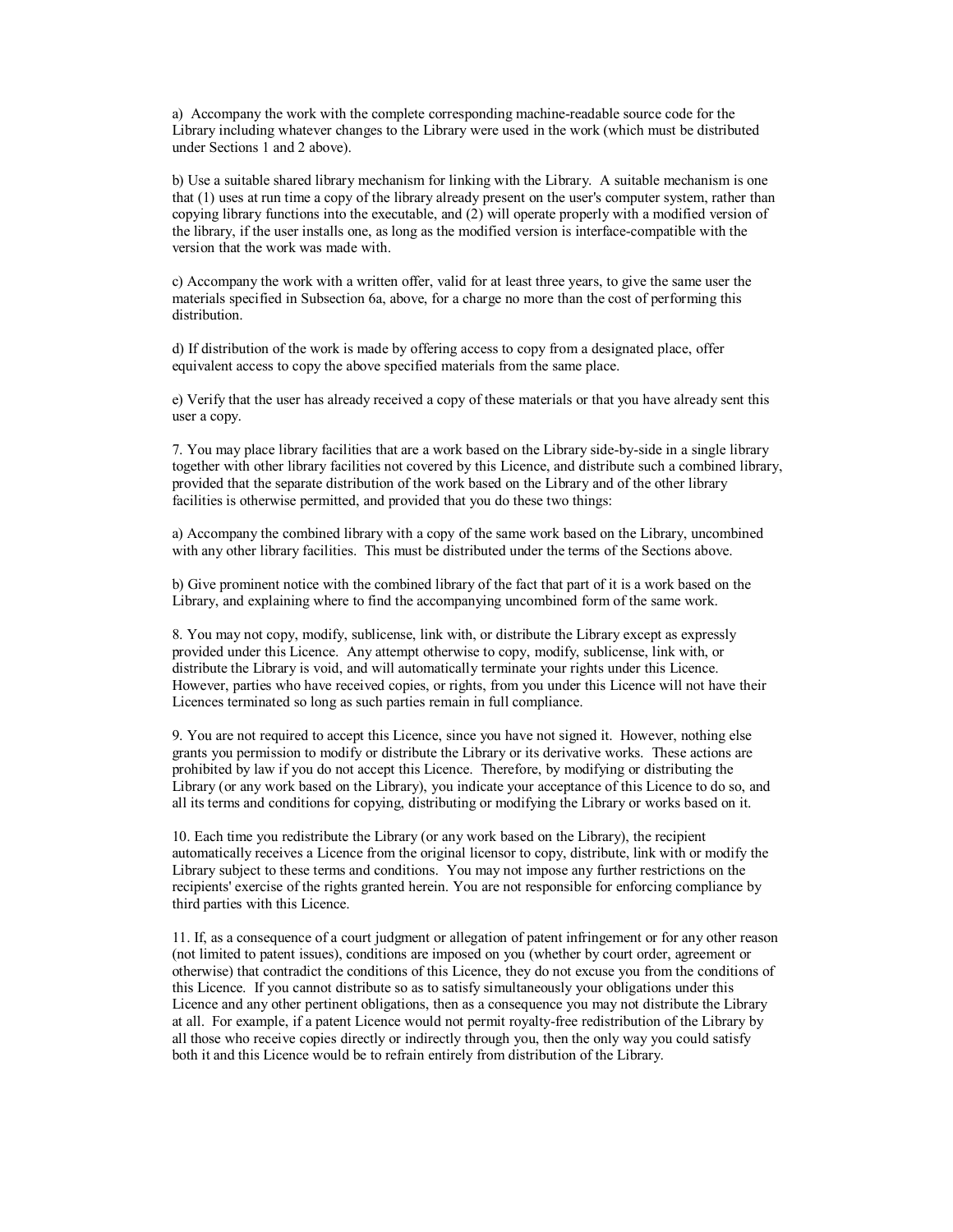If any portion of this section is held invalid or unenforceable under any particular circumstance, the balance of the section is intended to apply, and the section as a whole is intended to apply in other circumstances.

It is not the purpose of this section to induce you to infringe any patents or other property right claims or to contest validity of any such claims; this section has the sole purpose of protecting the integrity of the free software distribution system which is implemented by public Licence practices. Many people have made generous contributions to the wide range of software distributed through that system in reliance on consistent application of that system; it is up to the author/donor to decide if he or she is willing to distribute software through any other system and a licensee cannot impose that choice.

This section is intended to make thoroughly clear what is believed to be a consequence of the rest of this Licence.

12. If the distribution and/or use of the Library is restricted in certain countries either by patents or by copyrighted interfaces, the original copyright holder who places the Library under this Licence may add an explicit geographical distribution limitation excluding those countries, so that distribution is permitted only in or among countries not thus excluded. In such case, this Licence incorporates the limitation as if written in the body of this Licence.

13. IUPAC and the InChI Trust Limited may publish revised and/or new versions of the IUPAC/InChI Trust Licence for the International Chemical Identifier (InChI) Software from time to time. Such new versions will be similar in spirit to the present version, but may differ in detail to address new problems or concerns.

Each version is given a distinguishing version number. If the Library specifies a version number of this Licence which applied to it and "any later version", you have the option of following the terms and conditions either of that version or of any later version published by IUPAC and the InChI Trust Limited.

14. If you wish to incorporate parts of the Library into other free programs whose distribution conditions are incompatible with these, write to the author to ask for permission.

15. If you modify the Library in any way whatsoever, the output from any such modified Library may not be referred to as 'InChI' or any similar name. Any attempt to refer to such output as 'InChI' will automatically terminate your rights under this Licence.

### **NO WARRANTY**

**16. Because the Library is licensed free of charge, there is no warranty for the Library, to the extent permitted by applicable law. Except when otherwise stated in writing the copyright holders and other parties provide the Library "as is" without warranty of any kind, either expressed or implied, including, but not limited to, the implied warranties of merchantability and fitness for a particular purpose. The entire risk as to the quality and performance of the Library is with you. Should the Library prove defective, you assume the cost of all necessary servicing, repair or correction.**

**17. In no event unless required by applicable law or agreed to in writing will any copyright holder, or any party who may modify and/or redistribute the Library as permitted above, be liable to you for damages, including any general, special, incidental or consequential damages arising out of the use or inability to use the Library (including but not limited to loss of data or data being rendered inaccurate or losses sustained by you or third parties or a failure of the Library to operate with any other software), even if such holder or other party has been advised of the possibility of such damages.**

#### **END OF TERMS AND CONDITIONS**

Instructions for Use